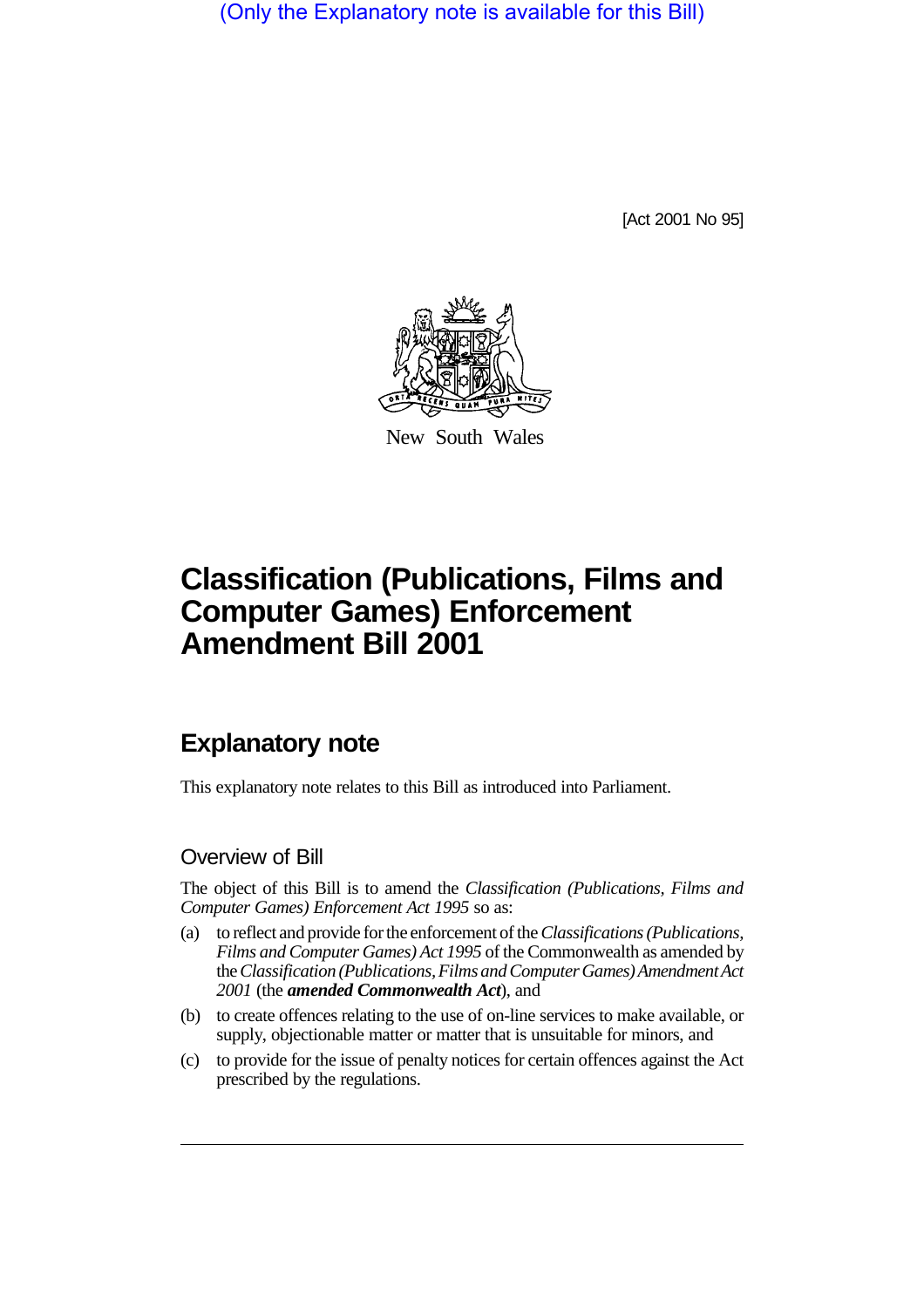Explanatory note

### Outline of provisions

**Clause 1** sets out the name (also called the short title) of the proposed Act.

**Clause 2** provides for the commencement of the proposed Act on a day or days to be appointed by proclamation.

**Clause 3** is a formal provision giving effect to the amendments to the *Classification (Publications, Films and Computer Games) Enforcement Act 1995* set out in Schedules 1 and 2.

**Clause 4** is an amendment to the *Fines Act 1996* that is consequential on Schedule 1 [22] of the proposed Act which inserts a provision for the issue of penalty notices.

# **Schedule 1 General amendments**

The Principal Act provides for the enforcement of classification decisions made under the *Classification (Publications, Films and Computer Games) Act 1995* of the Commonwealth and prohibits the publishing (which includes the sale, exhibition, display, distribution and demonstration) of certain publications, films and computer games. The *Classification (Publications, Films and Computer Games) Amendment Act 2001* of the Commonwealth makes a number of amendments to the Commonwealth Act that require complementary amendments to the State enforcement legislation. With minor exceptions, Schedule 1 contains amendments to the Principal Act for that purpose.

### **Definitions**

**Schedule 1 [1]** inserts definitions of *exempt computer game* and *exempt film* into section 4 (1) of the Principal Act to refer to definitions in the amended Commonwealth Act so as to ensure uniformity of interpretation. It also inserts a definition of *Review Board* to refer to the Classification Review Board established by the Commonwealth Act.

**Schedule 1 [3]** and **[4]** make consequential amendments to a note.

**Schedule 1 [1]** also inserts definitions of *international flight* and *international voyage* into the Principal Act.

**Schedule 1 [2]** substitutes the definition of *place* in section 4 (1) of the Principal Act to ensure that it does not include a vessel on an international voyage or an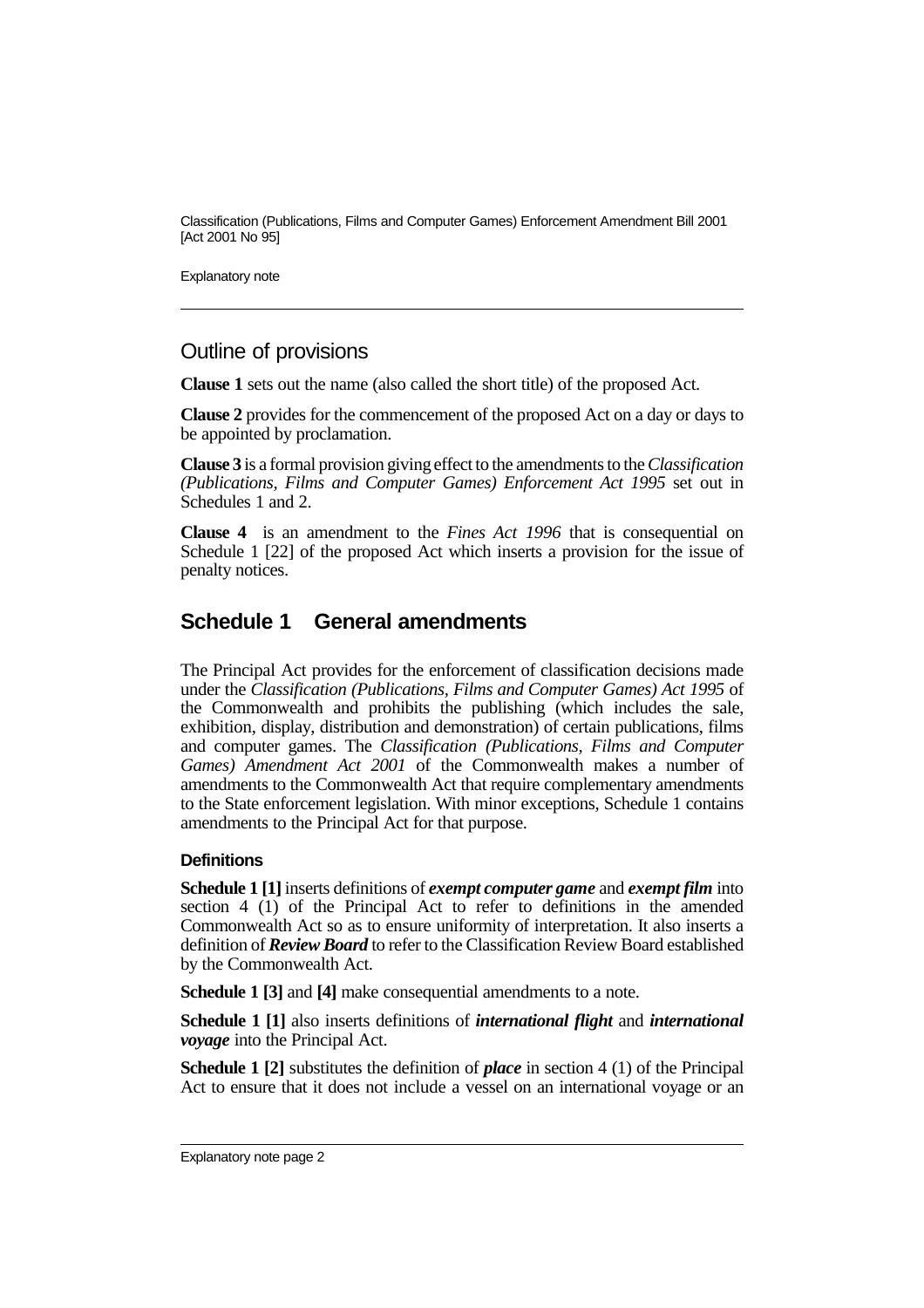Explanatory note

aircraft on an international flight. The Principal Act applies to, for example, the exhibition of films in a "public place" or private exhibitions in a "place".

#### **Application of Principal Act**

**Schedule 1 [5]** inserts proposed section 4A into the Principal Act. Proposed section 4A provides that the Principal Act does not apply to exempt films and exempt computer games or to broadcasting services to which the *Broadcasting Services Act 1992* of the Commonwealth applies. Exempt films and exempt computer games are defined in section 5B of the amended Commonwealth Act. They include business, accounting, professional, scientific, educational, current affairs, hobbyist, sporting, family, live performance, musical presentation, religious and community or cultural films and business, accounting, professional, scientific and educational computer games. A film is not an exempt film if it contains material that would be likely to cause it to be classified M or higher (that is, it must fall within the G or PG classification). A computer game is not an exempt computer game if it contains material that would be likely to cause it to be classified  $M(15+)$ or higher. Films and computer games are also not exempt if they contain an advertisement for an unclassified film or computer game, an advertisement that has been refused approval or an advertisement for a film or computer game classified M or MA (15+), respectively, or higher.

Under Division 6 of Part 2 of the amended Commonwealth Act, the Classification Board can also issue certificates stating that unclassified films and computer games are exempt films or computer games.

#### **Reclassifications—periods of grace**

Section 22B (3) of the amended Commonwealth Act enables the Classification Board to revoke the classification or consumer advice for a publication, film or computer game classified on the basis that it is the same or similar to a previously classified publication, film or computer game in the absence of a copy of the publication, film or computer game after a copy becomes available if the case so requires.

Section 97A of the amended Commonwealth Act provides the Classification Board with the power to reclassify a publication or film where it was classified in response to an enforcement application by the former Censorship Board or a censor under the law of one State or Territory only or where, in response to an enforcement application, different classifications were made in different States or Territories.

**Schedule 1 [6]**, **[9]**, **[10]**, **[14]**, **[16]** and **[17]** amend sections 15 (4), 20 (2), 21 (3), 34 (5), 42 (2) and 43 (3), respectively, of the Principal Act to apply a 30-day period of grace to requirements under those sections to display the correct determined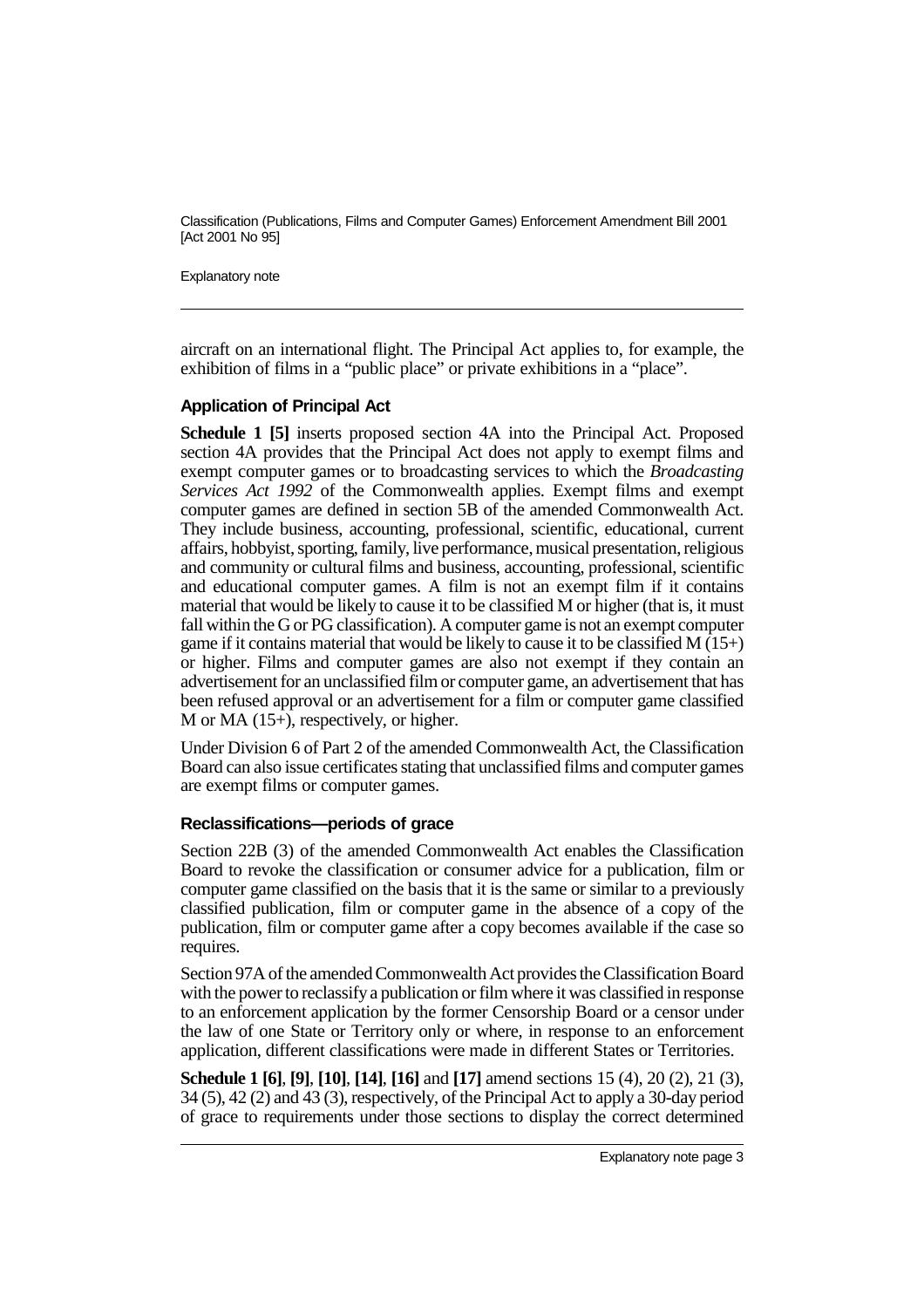Explanatory note

markings (and relevant consumer advice, if any) relevant to the classification of the films, publications or computer games when they are reclassified under section 39, 97A or 22B (3) of the amended Commonwealth Act.

#### **Packaging of Category 1 restricted publication**

Section 20 (1) of the Principal Act provides that a person must not sell or deliver a publication classified Category 1 restricted unless it is contained in a sealed package made of opaque material and both the publication and the package bear the determined markings.

**Schedule 1 [8]** inserts proposed section 20 (1A) into the Principal Act to provide that if the sale or delivery takes place in a restricted publications area, the package need not be sealed but on delivery must be contained in an opaque wrapper. The provision is made subject to any conditions imposed under section 13A (2) of the amended Commonwealth Act, which enables the Classifications Board to impose a condition that a publication it classifies as Category 1 restricted not be sold, displayed for sale or delivered unless it is contained in a sealed package made of plain, opaque material.

**Schedule 1 [6]** makes a consequential amendment.

#### **Sale or delivery of publications subject to conditions and consumer advice for Unrestricted publications**

Section 13A of the amended Commonwealth Act allows the Board, when classifying a publication Unrestricted, to impose a condition that it be sold in a sealed package or when classifying a publication Category 1 restricted, to impose a condition that it be sold in a plain opaque sealed package. Section 20 (2) of the amended Commonwealth Act provides that if the Board classifies a publication Unrestricted or a film or computer game G the Board may determine consumer advice giving information about the content of the publication, film or game.

**Schedule 1 [11]** inserts proposed sections 22A and 22B into the Principal Act.

Proposed section 22A makes it an offence to sell or deliver a publication classified Unrestricted or Category 1 restricted subject to a condition imposed under section 13A of the amended Commonwealth Act except in accordance with the condition.

Proposed section 22B makes it an offence to sell a publication classified Unrestricted in respect of which the Board has determined consumer advice under section 20 (2) of the amended Commonwealth Act unless the consumer advice is displayed on the publication or the packaging of the publication.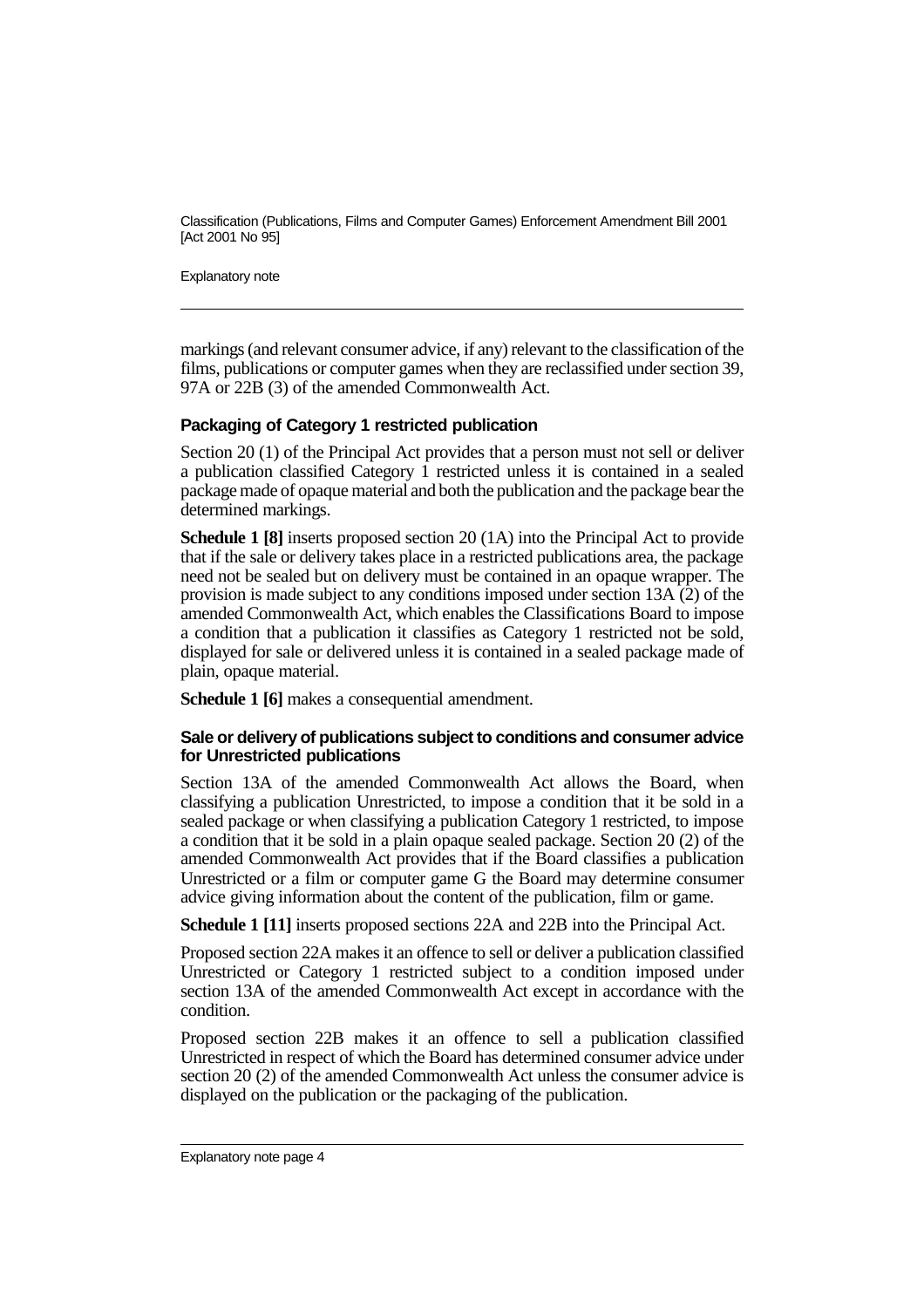Explanatory note

#### **Pay and play computer games**

**Schedule 1 [13]** inserts proposed section 34 (4A) and (4B) into the Principal Act.

Proposed section 34 (4A) makes it an offence to make a computer game available for playing on a pay and play basis (for example, a coin operated arcade game) unless the determined markings relevant to the classification of the computer game and the relevant consumer advice, if any, are displayed on the device used for playing the game.

Proposed section 34 (4B) provides that if two or more computer games are available for playing on a device referred to in section 34 (4A), the determined markings and consumer advice to be displayed on the device are those relevant to the computer game with the highest classification under the Commonwealth Act.

#### **Publishing of advertisements**

Under section 13 of the amended Commonwealth Act the Board may declare when classifying an issue of a periodical that the classification applies to future issues of the periodical. Section 13 (5) provides for the revocation of such a declaration in certain circumstances. Section 21A of the amended Commonwealth Act provides for the revocation of classifications of films or computer games that are found to contain contentious material that was not brought to the Board's attention when the classification was made.

**Schedule 1 [15]** substitutes section 38 (1) of the Principal Act to extend the categories of advertisements for films, publications or computer games that cannot be published to include advertisements whose approval under section 29 of the Commonwealth Act has been revoked under section 13 (5) or 21A of that Act.

#### **Calling in films for classification**

**Schedule 1 [18]** inserts proposed section 46A into the Principal Act.

Proposed section 46A confers a new power on the Director of the Classification Board to call in films for classification. Currently the Director has the power to call in submittable publications (section 46), computer games (section 47) and advertisements (section 48). The proposed section is complementary to section 23A of the amended Commonwealth Act.

The proposed section provides that where the Director has reasonable grounds to believe that an unclassified film is not an exempt film and that the film is being published in New South Wales (or that it will be published in New South Wales), the Director may, by notice in writing given to the publisher of the film, require the publisher to submit an application for classification of the film.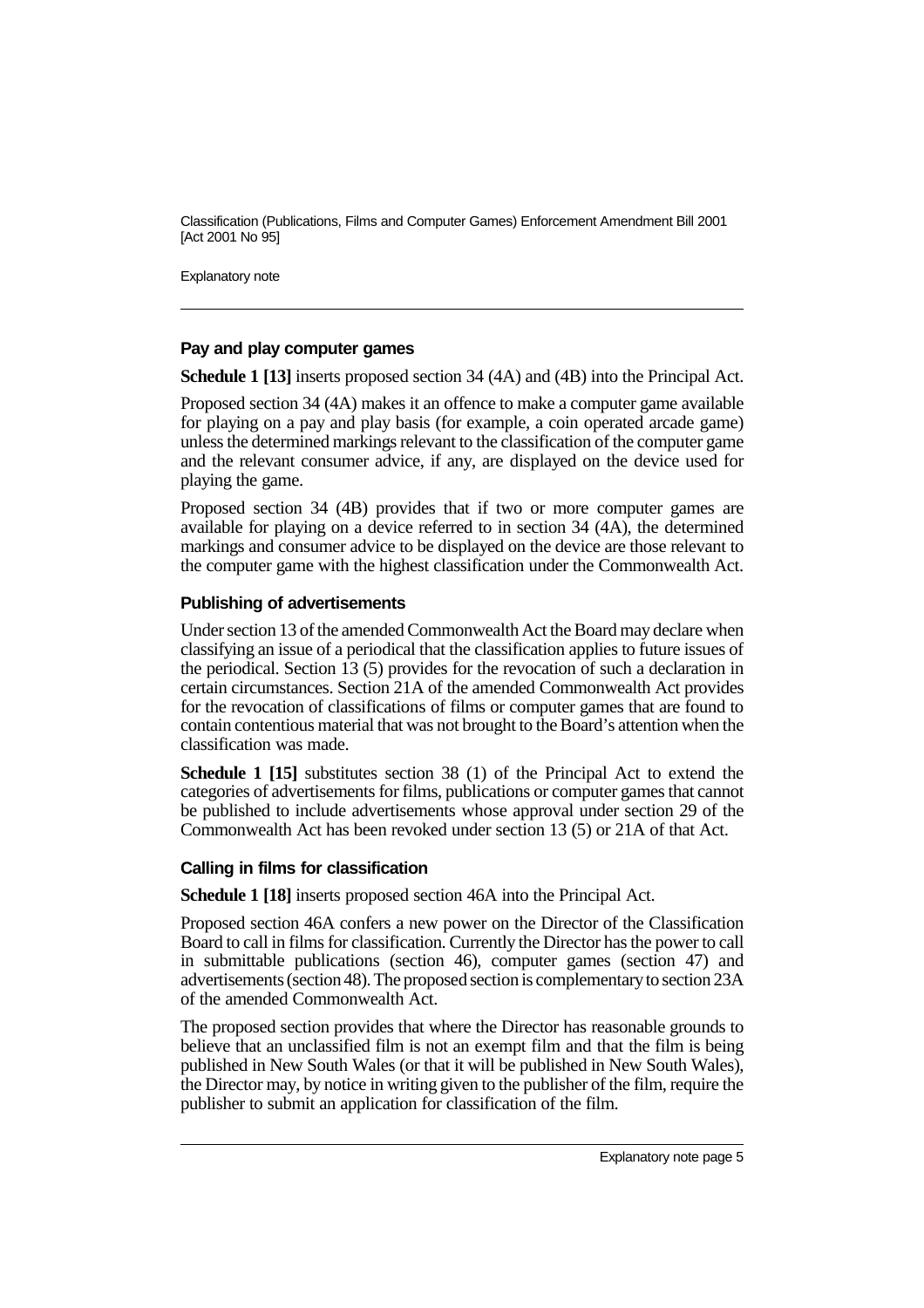Explanatory note

#### **Calling in computer games for classification**

Section 47 of the Principal Act currently empowers the Director to call in a computer game where the Director has reasonable grounds to believe that it contains or is likely to contain contentious material and is being, or the Director has reasonable grounds to believe will be, published in New South Wales.

**Schedule 1 [19]** inserts proposed section 47 (1A) into the Principal Act to extend the call-in power to where the Director has reasonable grounds to believe that an unclassified computer game is not an exempt computer game and is, or the Director has reasonable grounds to believe will be, published in New South Wales.

The proposed section is complementary to section 24 (1A) of the amended Commonwealth Act.

**Schedule 1 [20]** amends section 47 (3) of the Principal Act to require notice of a decision to call-in an unclassified computer game under proposed section 47 (1A) to be published in the Commonwealth Gazette.

#### **Calling in a publication, film or computer game for reclassification and obtaining copies for review**

**Schedule 1 [21]** inserts proposed sections 48A and 48B into the Principal Act.

Section 39 of the Commonwealth Act vests a power in the Classifications Board to reclassify a publication, film or computer game 2 years after its initial classification. Section 39 (5) of the amended Commonwealth Act enables the Director to obtain a copy of the relevant publication, film or computer game to enable reclassification to take place. Section 44A of the amended Commonwealth Act ensures that the Classification Board can obtain a copy of a film, publication or computer game where the applicant for review of a classification decision is not the original applicant.

Proposed section 48A gives the Director the power to require the publisher of a publication, film or computer game that the Classification Board proposes to reclassify under section 39 to submit a copy of the publication, film or computer game for the purpose of reclassifying it. The proposed section complements section 39 (5) of the amended Commonwealth Act.

Proposed section 48B gives the Director the power to require the original applicant or the publisher of a publication, film or computer game to make a copy of it available for the purposes of a review of a classification under the Commonwealth Act by a person other than the original applicant for classification of the publication, film or computer game concerned. The proposed section complements section 44A of the amended Commonwealth Act.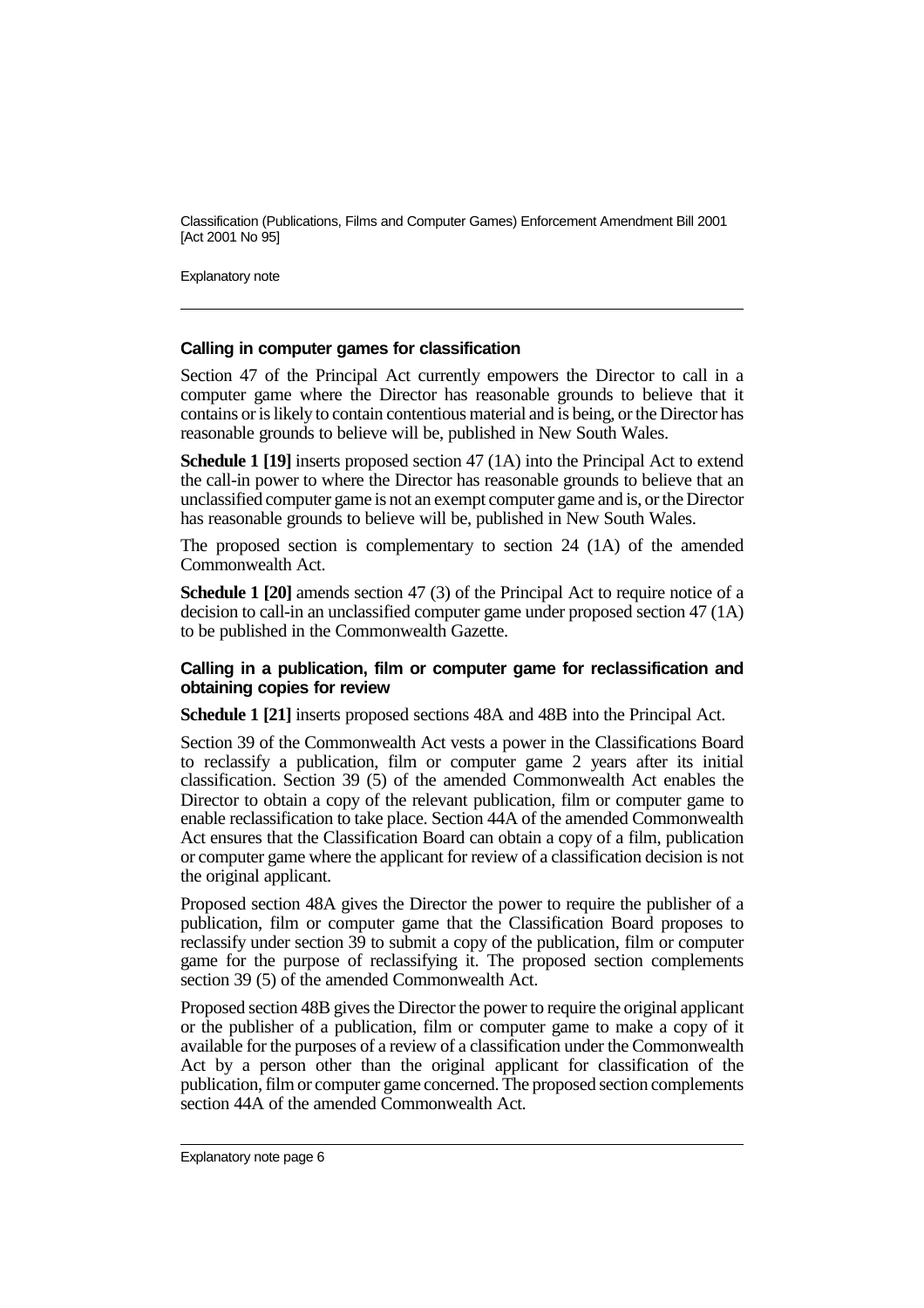Explanatory note

#### **Penalty notices**

**Schedule 1 [22]** inserts proposed section 61A into the Principal Act.

Proposed section 61A enables penalty notices to be issued for certain offences under the Act to be prescribed by the regulations.

#### **Savings and transitional provisions**

**Schedule 1 [23]** and **[24]** amend clause 1 of Schedule 1 to the Principal Act to enable the making of savings and transitional regulations.

**Schedule 1 [25]** inserts proposed Part 3 into Schedule 1 to the Principal Act.

Proposed Part 3 contains certain transitional provisions.

## **Schedule 2 Amendments relating to on-line services**

**Schedule 2** inserts proposed Part 5A (sections 45A–45E) into the Principal Act. The proposed Part creates offences relating to the use of on-line services to make available, or supply, to persons objectionable matter or matter that is unsuitable for minors.

Proposed section 45A defines various words and expressions used in the proposed Part, including *Internet content*, *matter unsuitable for minors*, *objectionable matter* and *on-line service*.

Proposed section 45B provides for the application of the Part. It enables regulations to exclude certain on-line services and on-line services provided to prescribed persons or classes of persons from the application of the Part. It also makes it clear that a person is not guilty of an offence under the Part by reason only that the person owns or has the control or management of the operation of an on-line service or facilitates access to or from an on-line service by means of transmission, downloading, intermediate storage, access software or similar capabilities.

Proposed section 45C makes it an offence in the circumstances described in the section (including being reckless as to whether or not matter is objectionable) to make available or supply to another person objectionable matter by means of an online service.

Proposed section 45D makes it an offence in circumstances described in the section (including being reckless at to whether or not matter is unsuitable for minors) to make available or supply to another person any matter unsuitable for minors. The